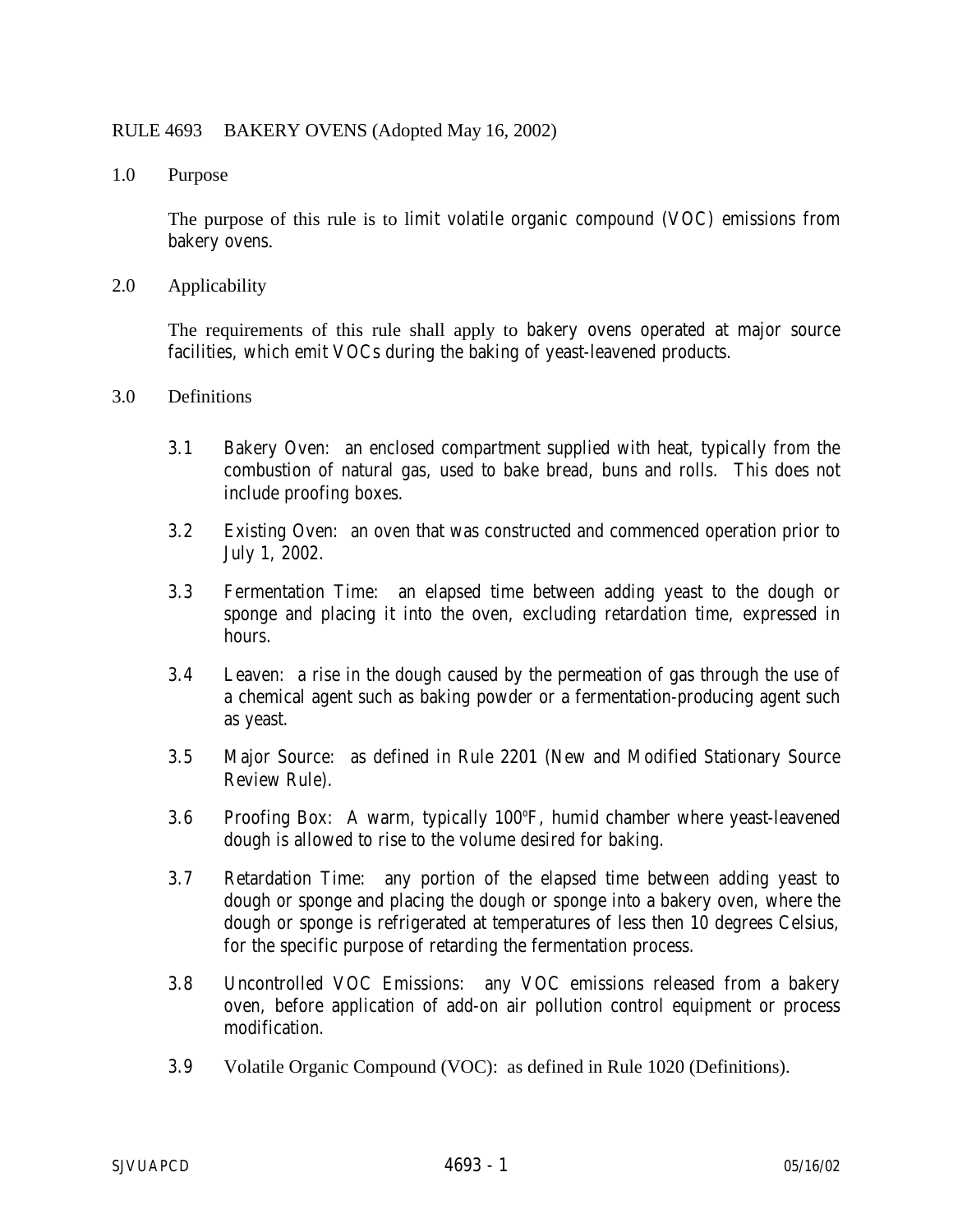- 3.10 Yeast Percentage: a ratio of the pounds of yeast per hundred pounds of total recipe flour.
- 4.0 Exemptions

The provisions of this rule shall not apply to equipment used exclusively for the baking of bakery products leavened chemically in the absence of yeast.

5.0 Requirements

No person shall operate a new or existing bakery oven unless the following standards are met:

- 5.1 Emissions from all oven stacks are vented to an emission collection system.
- 5.2 The collected emissions are vented to an approved emission control device, which has a control efficiency of at least 95 percent as determined by the test method in Section 6.2.
- 6.0 Administrative Requirements
	- 6.1 Recordkeeping:
		- 6.1.1 Any person operating a bakery oven subject to this rule shall maintain a daily record of operations, including, but not limited to:
			- 6.1.1.1 the amount of raw material processed for total recipe,
			- 6.1.1.2 yeast percentage,
			- 6.1.1.3 fermentation time, and
			- 6.1.1.4 the type of product baked.
		- 6.1.2 For those ovens subject to the control requirements in Section 5.0, daily records shall also be maintained of the following key operating parameters of control device:
			- 6.1.2.1 temperature,
			- 6.1.2.2 operating pressure of the oven,
			- 6.1.2.3 the product flow rate, and
			- 6.1.2.4 inspection schedules and anticipated ongoing maintenance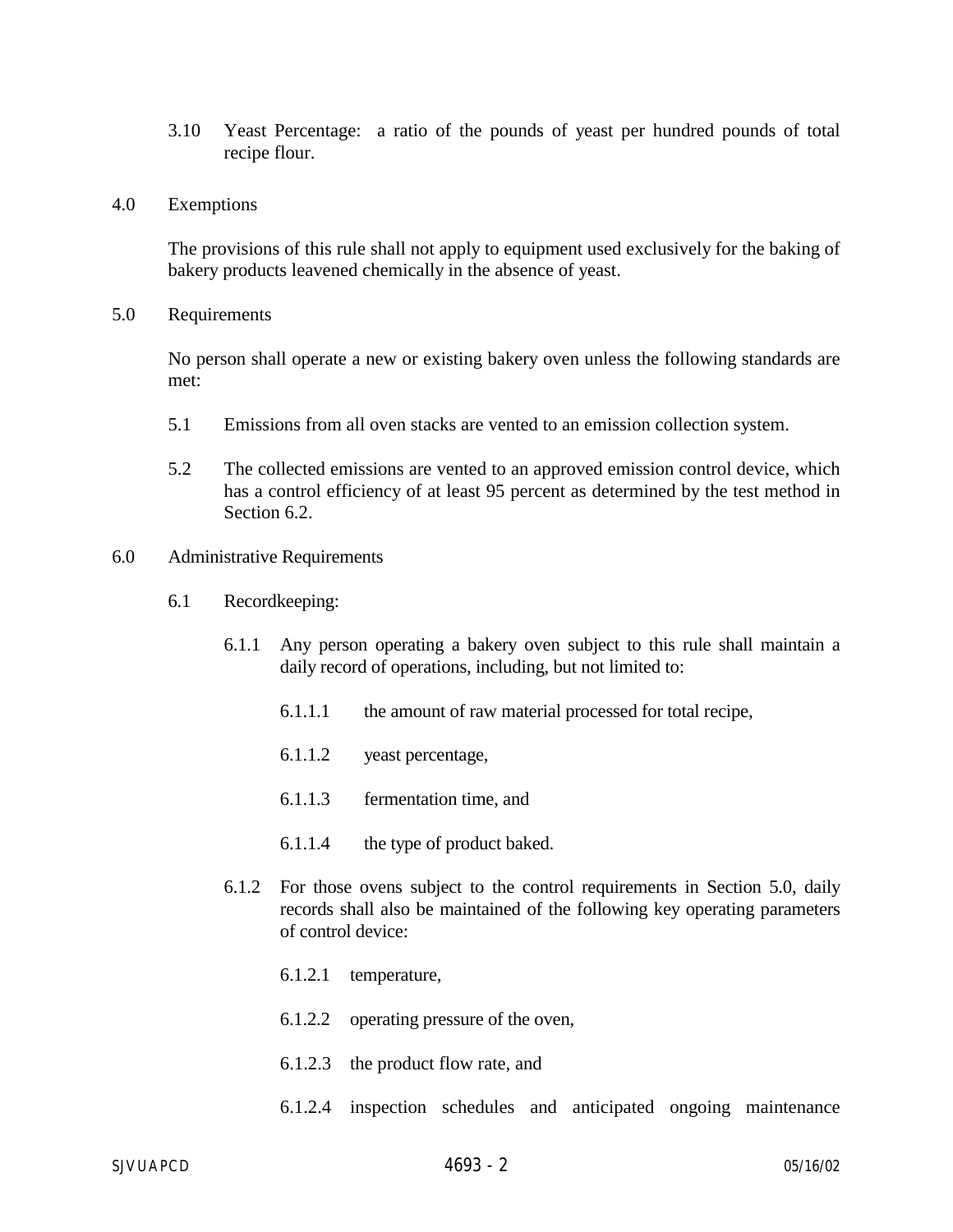## regarding the key operating parameters.

- 6.1.3 Effective and beginning on or after May 16, 2002, records shall be maintained for a minimum of five years and made available for inspection to the APCO upon request.
- 6.2 Test Methods
	- 6.2.1 Testing the control efficiency of the control device shall be done using USEPA Test Methods 18 or an equivalent test method may be used provided it has been approved by the USEPA, CARB, and the APCO.
	- 6.2.2 All test methods referenced in this Section shall constitute the most recent approved version.
- 7.0 Compliance Schedule

No person shall operate a bakery oven subject to this rule unless the following increments of progress are met:

- 7.1 For existing bakery ovens:
	- 7.1.1 By December 2, 2002, submit required applications for permits to operate the control device.
	- 7.1.2 By June 2, 2003, demonstrate compliance with the requirements in Section 5.0.
- 7.2 For new facilities installing new bakery ovens commencing operations on and after July 1, 2002, be in compliance by December 2, 2002 or by the date of installation, whichever is later.
- 7.3 Alternate Compliance Schedule

For existing facilities with existing oven, sections 7.1.1 and 7.1.2 compliance dates may be postponed by one year if the owner of a bakery oven elects to replace the existing oven with a new oven. Such an election must be made by December 2, 2002 and be in full compliance by December 2, 2003. In approving such an election, the APCO may impose interim conditions or control measures on the existing oven in order to assure compliance pending the installation or construction of the new, replacement oven.